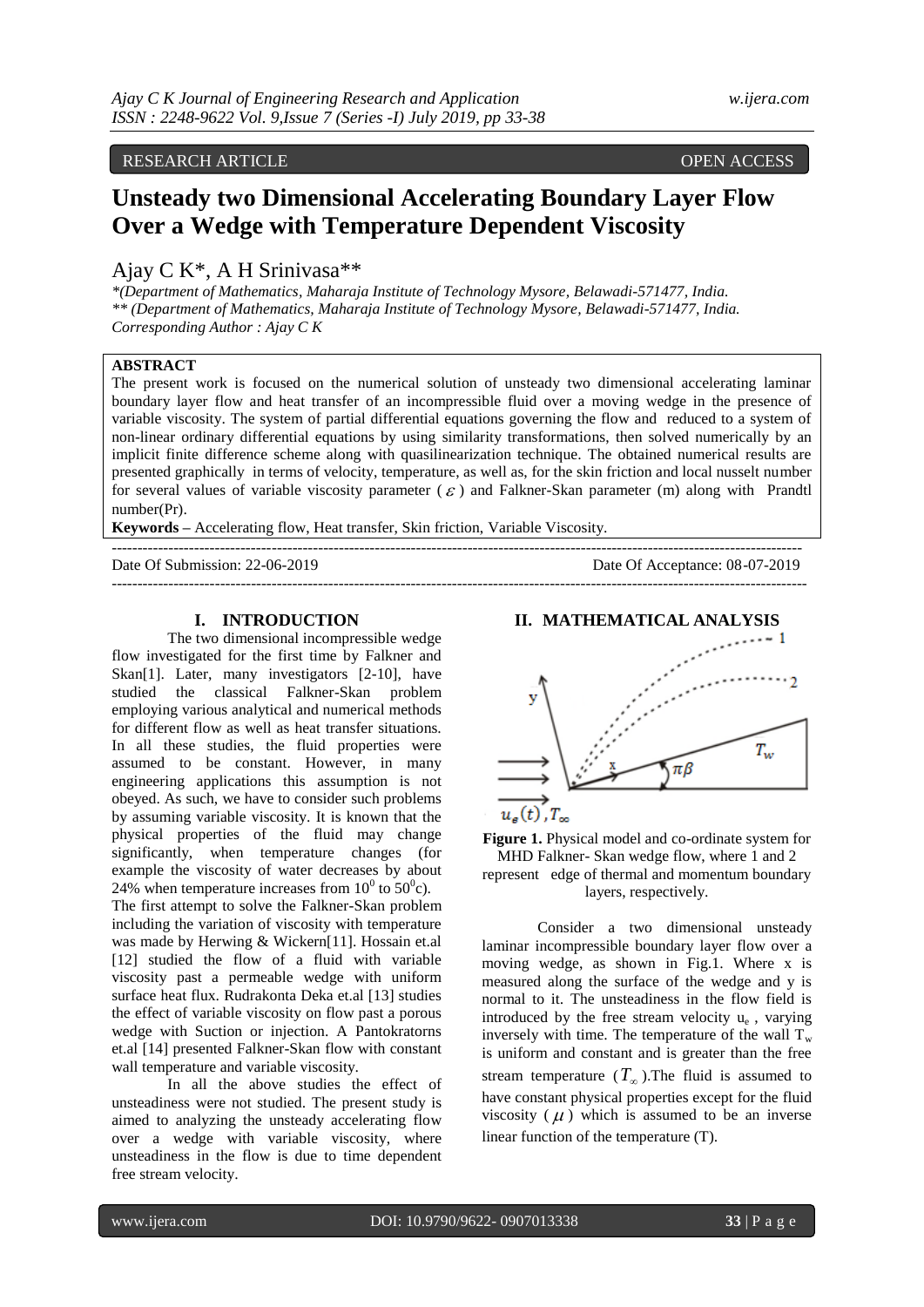Under the aforesaid assumptions, the boundary layer equations governing the unsteady, forced convection flow over a moving wedge is given by,

$$
\frac{\partial u}{\partial x} + \frac{\partial u}{\partial y} = 0
$$
\n(1)

$$
\frac{\partial u}{\partial t} + u \frac{\partial u}{\partial x} + v \frac{\partial u}{\partial y} =
$$

$$
\frac{\partial u_e}{\partial t} + u_e \frac{\partial u_e}{\partial x} + v \frac{\partial^2 u}{\partial y^2} + \frac{1}{\rho} \frac{\partial}{\partial y} \left( \mu \frac{\partial u}{\partial y} \right)
$$
(2)

$$
\frac{\partial T}{\partial t} + u \frac{\partial T}{\partial x} + v \frac{\partial T}{\partial y} = \alpha \frac{\partial^2 T}{\partial y^2}
$$
\n(3)

The boundary conditions are given by  
\nat 
$$
y=0
$$
  $u=v=0$  and  $T=T_w$   
\nas  $y \rightarrow \infty$ :  $u \rightarrow U(x)=u_{\infty}(x/L)^m$  and  $T=T_{\infty}$   
\nat  $x=0$ :  $u=u_{\infty}$  and  $T=T_{\infty}$  (4)  
\nIn the present investigation, a semi-empirical

formula for the viscosity of the form is

$$
\frac{\mu}{\mu_{\infty}} = \frac{1}{1 + \gamma (T - T_{\infty})}
$$

as developed by Ling and Dybbs [15] has been adopted, where  $\mu_{\infty}$  is the viscosity of the ambient fluid and  $\gamma$  is a constant.

Introducing the following transformations:

$$
u = \frac{\partial \psi}{\partial y}; \quad v = -\frac{\partial \psi}{\partial x};
$$
  
\n
$$
f(\eta) = \sqrt{\frac{1+m}{2} \frac{L^m}{v u_{\infty}}} \left(\frac{\psi}{x^{(1+m)/2}}\right)
$$
  
\n
$$
\eta = \sqrt{\frac{1+m}{2} \frac{u_{\infty}}{v L^m}} \left(\frac{y}{x^{(1+m)/2}}\right); \quad G(\eta) = \frac{T-T_{\infty}}{T_w - T_{\infty}}
$$
 (5)

From equations  $(1)$  -  $(3)$ , we find that continuity  $(1)$ is identically satisfied and (2) and (3) are, respectively transformed to:

$$
(1 + \varepsilon G)F^{\dagger} - \varepsilon G'F^{\dagger} + (1 + \varepsilon G)^2 \left(\frac{2m}{1+m}\right)(1 - F^2) +
$$

$$
(1 + \varepsilon G)^2 \left[\lambda \left(\frac{2}{1+m}\right)\left(1 - F - \frac{\eta}{2}F^{\dagger}\right) + fF^{\dagger}\right] = 0
$$

$$
\text{Pr}^{-1} G^{\dagger} + fG^{\dagger} - \lambda \eta \left(\frac{1}{m+1}\right)G^{\dagger} = 0
$$

Where

$$
\frac{u}{u_e} = f' = F; f = \int_0^{\eta} F d\eta
$$
\n
$$
v = -\sqrt{\frac{2}{1+m}} \sqrt{\frac{vu_{\infty}}{L^m}} (1 - \lambda t^*)^{-1/2} x^{(m-1)/2} \left[ \frac{m+1}{2} f + \eta f \right]^m \frac{m-1}{2} \right]
$$
\n
$$
\text{Pr} = \frac{U}{\alpha};
$$
\n(8)

The transformed boundary conditions are:

$$
F = 0; G = 1 \text{ at } \eta = 0
$$
  

$$
F = 1; G = 0 \text{ as } \eta \to \infty
$$
 (9)

Here,  $\varepsilon = (T_w - T_\infty)\gamma$  is termed as the are

viscosity variation parameter.  $\psi$  and  $f$ dimensional and dimensionless stream functions, respectively; m is the Falkner-skan power law parameter ; F and G are respectively, dimensionless velocity and temperature of the fluid;  $\lambda$  is the unsteady parameter ;  $\text{Re}_L$  is the local Reynolds number; Pr is the Prandtl number; η is the transformed coordinate. Here prime (') denotes derivative with respect to η.

The skin friction and heat transfer coefficient in the form of Nusselt number, can be expressed, respectively,as

$$
C_f (\text{Re}_L)^{1/2} = \frac{\tau_w}{\frac{1}{2} \rho u_e^2} = \frac{2 \sqrt{\frac{1+m}{2} (F^{\cdot})_{\eta=0}}}{1 + \varepsilon G}
$$

$$
Nu(\text{Re}_L)^{-1/2} = -k \frac{\left(\frac{\partial T}{\partial y}\right)_{y=0}}{\left(T_w - T_{\infty}\right)} = -\sqrt{\frac{1+m}{2} (G^{\cdot})_{\eta=0}} \tag{10}
$$

where the wall shear stress  $\tau_w$  is given by

$$
\tau_w = \mu \left( \frac{\partial u}{\partial y} \right)_{y=0} \text{ and } \qquad \text{with } \quad \mu \quad \text{ and } k \text{ are,}
$$

respectively, dynamic viscosity and thermal conductivity V  $\text{Re}_L = \frac{u_{\infty} L}{u}$  called the local Reynolds number.

#### **III. METHOD OF SOLUTION**

The system of nonlinear coupled ordinary differential equations (6) and (7) subject to the boundary conditions (9) have been solved numerically by using a very efficient and accurate implicit finite-difference scheme in conjunction with quasilinearization technique. Quasilinearisation technique can be viewed as a generalization of the Newton-Raphson approximation technique in functional space. An iterative sequence of linear equations is carefully constructed to approximate the non-linear (6) and (7) under boundary conditions (9)

(7)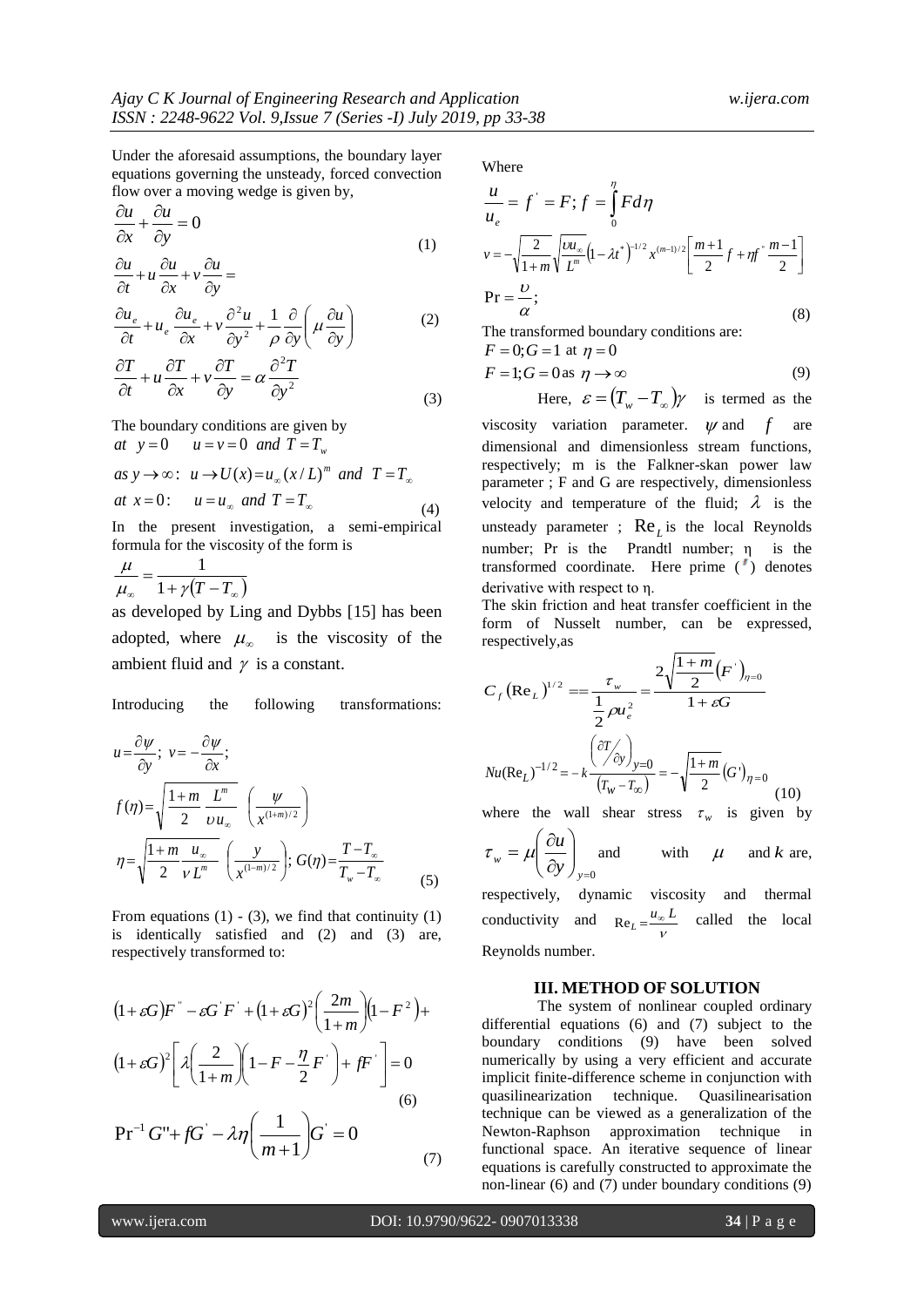for achieving quadratic-convergence and monotonicity. This method, developed originally for ordinary differential equations by Inouye and Tate [16], has been successfully applied in a wide variety of thermo-fluid dynamic problems by many researchers. Following [16], we replace the nonlinear ordinary differential equations (6) and (7) to the following sequence of linear ordinary differential equations:

$$
F''^{(k+1)} + X_1^{(k)} F'^{(k+1)} + X_2^{(k)} F^{(k+1)} +
$$
  
\n
$$
X_2^{(k)} G'^{(k+1)} + X_4 G^{(K+1)} = U_1^{(k)} \t(11)
$$
  
\n
$$
G''^{(k+1)} + Y_1^{(k)} G'^{(k+1)} = U_2^{(k)} \t(12)
$$

Where, the coefficient functions with iterative index k are known and functions with iterative index k+1 are to be determined. The boundary conditions become

$$
F^{(k+1)} = 0, \quad G^{(k+1)} = 1 \quad \text{at} \quad \eta = 0
$$
  

$$
F^{(k+1)} = 1, \quad G^{(k+1)} = 0 \quad \text{at} \quad \eta = \eta_{\infty}
$$
 (13)

The coefficients in (11) and (12) are given by

$$
X_1^{(k)} = -\frac{\varepsilon}{(1+\varepsilon G)}G^{\dagger} + (1+\varepsilon G)\left[\frac{-\lambda\eta}{2}\left(\frac{2}{1+m}\right) + f\right]
$$
  
\n
$$
X_2^{(k)} = -(1+\varepsilon G)2F\left(\frac{2m}{1+m}\right) - (1+\varepsilon G)\lambda\left(\frac{2}{1+m}\right)
$$
  
\n
$$
X_3^{(k)} = -\left(\frac{\varepsilon}{1+\varepsilon G}\right)F^{\dagger}
$$
  
\n
$$
X_4^{(k)} = \left(\frac{\varepsilon}{1+\varepsilon G}\right)^2G'F^{\dagger} + fF^{\dagger} + \varepsilon \left\{\left(1-F^2\left(\frac{2m}{1+m}\right) + \lambda\left(\frac{2}{1+m}\right)\left[1-F-\frac{\eta}{2}F^{\dagger}\right]\right\}
$$
  
\n
$$
U_1^{(k)} = -\frac{\varepsilon}{1+\varepsilon G}F'G' - (1+\varepsilon G)\left(\frac{2m}{1+m}\right)(1+F^2)
$$
  
\n
$$
-(1+\varepsilon G)\lambda\left(\frac{2}{1+m}\right) + X_4G
$$
  
\n
$$
Y_1^{(k)} = \Pr f - \frac{\lambda\eta}{2}\left(\frac{2}{1+m}\right)\Pr
$$
  
\n
$$
U_2^{(k)} = 0
$$

Since the method is presented for ordinary differential equations by Inouye and Tate [16] and for partial differential equations in a recent study by Srinivasa and Eswara [17], its description is omitted here for the sake of brevity. The equations (11) and (12) along with boundary conditions (13) were expressed in difference form, considering central difference scheme in  $\eta$ -direction. In each iteration step, equations were then reduced to a system of linear algebraic equations with a block tri-diagonal structure which is later solved using [18]. To ensure the convergence of the numerical solution to the exact solution, step size  $\Delta \eta$  is optimized and taken as 0.01. The results presented here are independent

of the step size in  $\eta$ -direction at least up to the four decimal place. The value of  $\eta_{\infty}$  (i.e., the edge of the boundary layer) has been taken as 4.0 throughout the computation. Iteration is employed to deal with the nonlinear nature of the governing equations to become linear, locally. A convergence criterion based on the relative difference between the current and the previous iteration values of the velocity and temperature gradients at wall are employed. The solution is assumed to have converged and the iterative process is terminated when

$$
\frac{Max \left[ \left( F_{w}^{\prime} \right)^{(k+1)} - \left( F_{w}^{\prime} \right)^{(k)} \right], \quad \left| \left( G_{w}^{\prime} \right)^{(k+1)} - \left( G_{w}^{\prime} \right)^{(k)} \right| \right| < 10^{-4}}{\text{IV.} \text{RESULTS AND DISCUSSIONS}}
$$

The numerical computations have been carried out for various values of temperature dependent viscosity  $(0 \leq \varepsilon \leq 1.0),$ , unsteady parameter  $(\lambda)$ , and Falkner-Skan parameter (m). To validate the accuracy of our numerical method, we have compared skin friction  $(F_w)$  and heat transfer  $(G_w)$  parameters with those of Watanabe [7] for the range of  $m (0 \le m \le 1.0)$  [as shown in Table 1] by taking  $Pr = 0.72$  for accelerating flow. In fact, analysis has been carried out for entire range of realistic flow from  $(0 \le m \le 0.2)$ , corresponding wedge angle ranging from  $0^0$  to 60<sup>0</sup>.

**Table 1** Comparison of steady state ( $\lambda = 0.0$ ) results for the range of m  $(0 \le m \le 1.0)$  when  $\varepsilon = 0.0$  with those of Watanabe [7].

| m     | $F^{''}$<br>w |                  | $G_{\scriptscriptstyle w}$ |                 |
|-------|---------------|------------------|----------------------------|-----------------|
|       | Present       | Watanab<br>e [7] | Present                    | Watana<br>be[7] |
| 0.0   | 0.4696        | 0.46960          | 0.4151                     | 0.41512         |
| 0.014 | 0.5046        | 0.50461          | 0.4205                     | 0.42051         |
| 0.042 | 0.5690        | 0.56898          | 0.4299                     | 0.42984         |
| 0.090 | 0.6550        | 0.65498          | 0.4413                     | 0.44125         |
| 0.142 | 0.7320        | 0.73200          | 0.4504                     | 0.45042         |
| 0.2   | 0.8021        | 0.80213          | 0.4583                     | 0.45826         |
| 0.333 | 0.9277        | 0.92765          | 0.4708                     | 0.47083         |
| 1.0   | 1.2326        | 1.23258          | 0.4957                     | 0.49571         |

Fig.3 shows the effect of variable viscosity parameter on the skin friction  $[C_f (Re_L)^{1/2}]$  and heat transfer coefficient  $[N_u(Re_L)^{-1/2}]$  for various values of m,  $(0.0 \le m \le 0.2)$  corresponding to wedge angles ranging from 0° to 60° when  $\lambda = 1.0$ (accelerating flow) and  $Pr = 0.72$ . It is clear that both  $[C_f (Re_L)^{1/2}]$  and  $[N_u (Re_L)^{-1/2}]$  increases with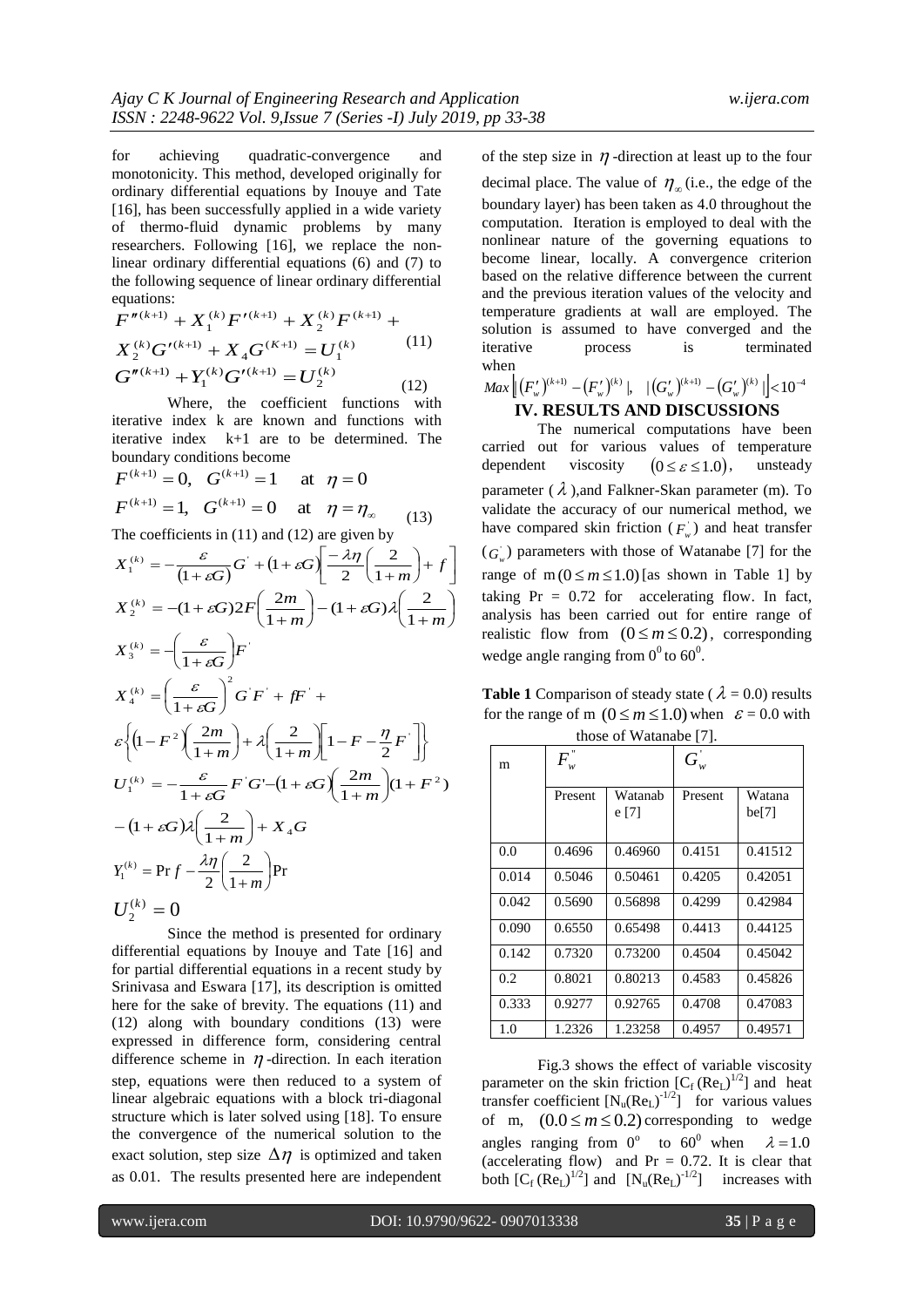the increase of variable viscosity parameter  $(\varepsilon = 0.0.5, 1.0)$ . Indeed, the percentage of increase of skin friction is about 93.2% at  $m = 0.1(32^0)$  and heat transfer is around 2.06% for an increase of  $\epsilon$  in the range  $0.0 \le m \le 0.2$ .



different values of m.

Fig.4 shows the effect of variable viscosity parameter ( $\mathcal{E}$ ) on the skin friction  $[C_f (Re_L)^{1/2}]$  and heat transfer coefficient  $[N_u(Re_L)^{-1/2}]$  for different values of  $\lambda > 0$  (accelerating flow) corresponding to wedge angle m =  $0.2$  (60<sup>0</sup>) and Pr = 0.72. It is clear that both  $[C_f (Re_L)^{1/2}]$  and  $[N_u (Re_L)^{-1/2}]$  increases with the increase of variable viscosity parameter  $(\mathcal{E} = 0.0, 0.5, 1.0)$ . Indeed, the percentage of increase of skin friction is about 80.06% and heat transfer is around 3.01% for an increase of  $\epsilon$  in the range  $0.0 \leq \lambda \leq 1.0$ .

The effect of variable viscosity  $(\varepsilon)$  on velocity [F] and temperature [G] profiles is shown in Fig. 5. It is seen that the velocity gradients increases and temperature gradient decreases with the increase of variable viscosity parameter. As the value of  $\varepsilon$ increases, the temperature difference of wedge within the boundary layer decreases. Thus the

viscosity of air decreases, which results in the reduction of the thermal boundary layer thickness. Hence it is clear that the reduction of momentum and thermal boundary layer thickness, leads to the decrease in the velocity and temperature inside the boundary layer.



Fig. 6 illustrates the effect of Prandtl number (Pr = 0.1, 0.72, 7.0) on skin friction  $[C_f]$  $(Re_L)^{1/2}$ ] and heat transfer coefficient  $[N_u(Re_L)^{-1/2}]$ for various unsteady parameter  $\lambda > 0$  (accelerating flow) corresponding to wedge angle  $m = 0.2$  (60<sup>0</sup>) and variable viscosity  $\mathcal{E} = 0.5$ . It is clear that both  $[C_f (Re_L)^{1/2}]$  and  $[N_u(Re_L)^{-1/2}]$  increases with the increase of Prandtl number . The percentage of increase of skin friction is about 8.276% and heat transfer is around 47.5% for an increase of  $\epsilon$  in the range  $0.0 \leq \lambda \leq 1.0$ .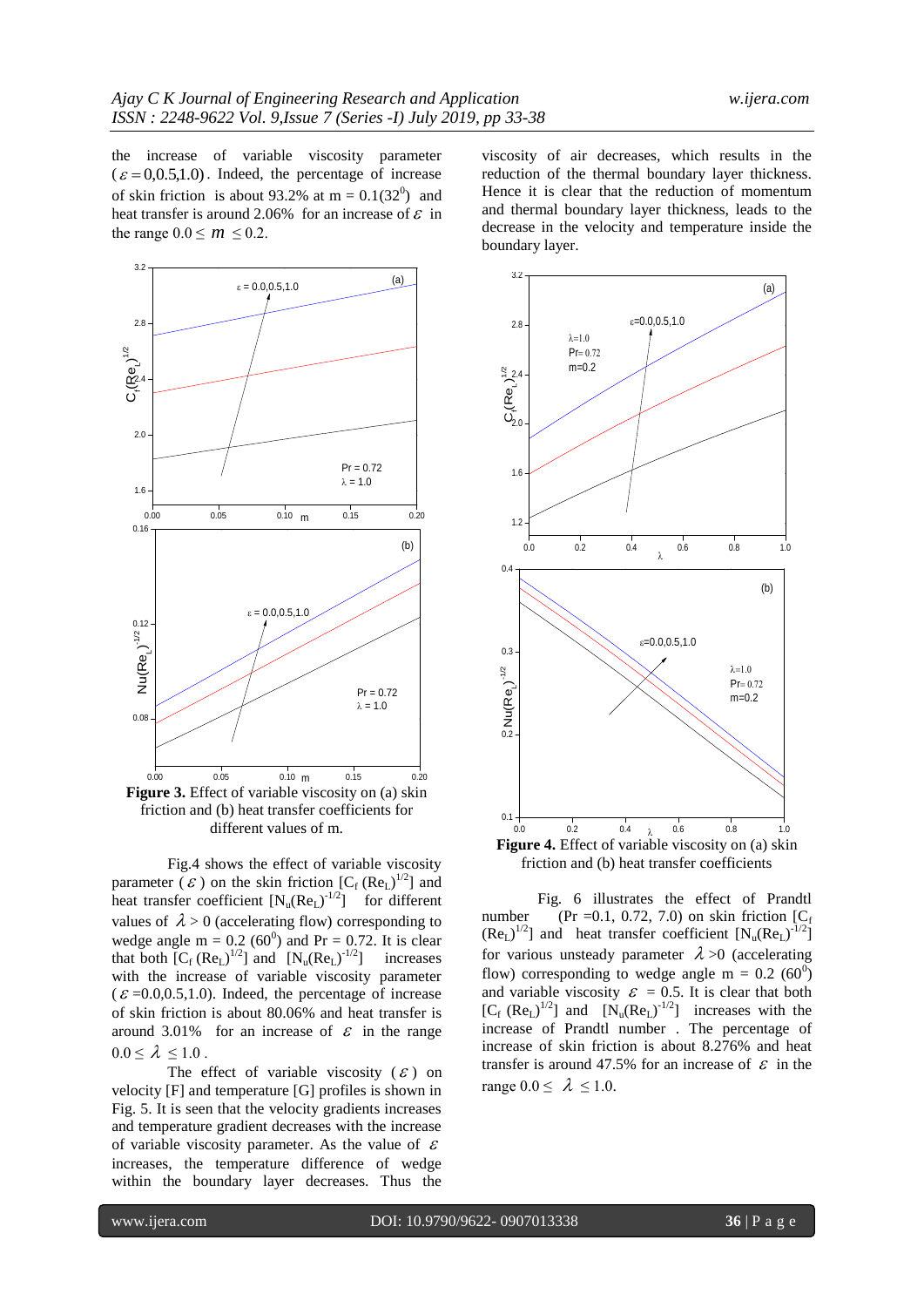

Figure 5. Effect of variable viscosity on (a) Velocity (F) and (b) Temperature (G) profiles





coefficients for different values of Prandtl numbers





Fig. 7 depicts the effects of different Prandtl number (Pr) on velocity [F] and temperature [G] profiles. It is seen that both the velocity and temperature profile increases with the increase of Pr. Numerical results from these figures shows that both momentum & thermal boundary thickness increases in terms of  $\eta$  at increasing distances from the leading edge. This is due to an increase trend in the